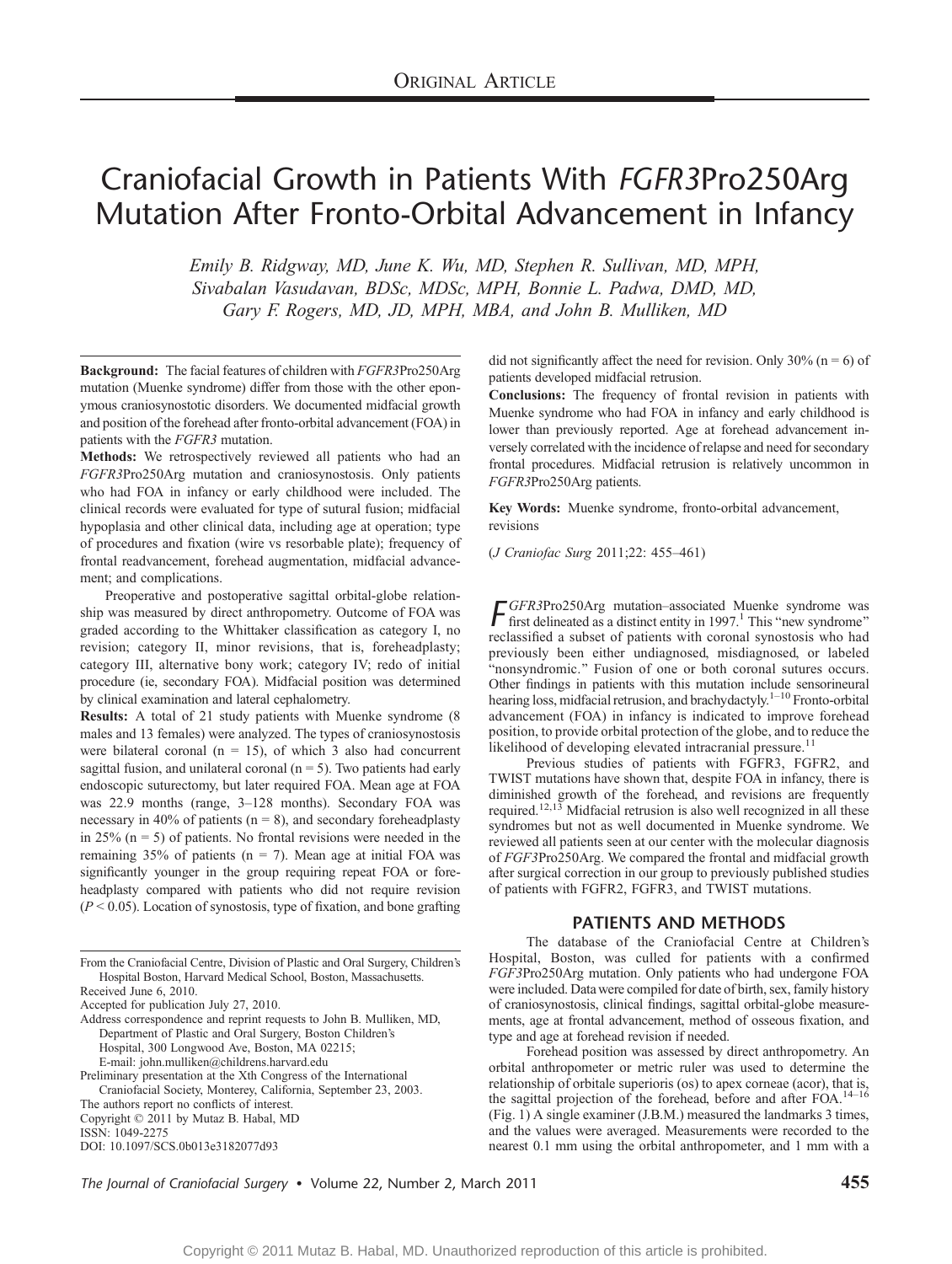

FIGURE 1. Patient with recurrent frontal retrusion 8.7 years after primary FOA at 6.1 months of age. Preoperative os-acor  $-3$  mm (above, left and right) and postoperative appearance (center above, left and right). Age 8 years before secondary FOA with os-acor  $-2$  mm (center below, left and right) and 1 year after secondary FOA (bottom, left and right).

metric ruler.<sup>16</sup> The goal of FOA was normalization of the sagittal orbital-globe relationship (os-acor value) as previously described.<sup>16</sup> The subsequent need for and type of revision was predicated on the os-acor relationship. Frontal readvancement was performed if os-acor was negative, and foreheadplasty was done for irregularity or asymmetry of the frontal contour in the setting of a nearly normal os-acor. Outcome was scored by the Whitaker system<sup>17</sup>: category I: no revision; category II: foreheadplasty; category III: alternative osteotomies; and category IV: redo FOA. The revision rates were

calculated and correlated with the need for revision, preoperative deformity, age at primary FOA, type of fixation, insertion of lateral bone grafts to support the advanced bandeau, and placement of particulate bone graft to fill the coronal gap.

Clinical examination and cephalometry, when available, were used to assess midfacial growth. The sagittal position of the midface was clinically assessed using the Angle molar classification. Lateral cephalograms were scanned and digitized using Dolphin Imaging Program—premium version 10.5 (Chatsworth, CA) The mean enlargement factor was recorded for each radiograph, and all linear measurements were transformed by the respective enlargement factors using the imaging software to enable direct comparison. Measurement error was assessed by repeating the digitization and measurement of the lateral cephalograms by the same examiner under the same conditions 1 month later. The coefficient of variation was calculated.

Simple descriptive statistics (mean, SD, and frequency distributions) were used to summarize data. Initial tests for normality (assessment for skewness, kurtosis, and Shapiro-Wilk) were performed to determine, where appropriate, parametric and nonparametric univariate analysis testing for the continuous variables. Statistical analysis was done using the Student's t-test comparing anthropometric results and outcome after FOA. The  $\chi^2$  test and the Fisher exact test were used to compare factors associated with the likelihood of need for frontal revision. The Wilcoxon rank sum test was used to examine the difference in cephalometric values between subjects with a FGFR3Pro250Arg mutation and age- and sexmatched normative values generated by the Dolphin Imaging Program. All statistical tests were 2-sided, and  $P \le 0.05$  was considered to be statistically significant. Analyses were performed using SPSS for Windows version 16 (Chicago, IL).

## RESULTS

### Patients

Twenty-one patients in our craniofacial database had the FGFR3Pro250Arg mutation. One affected patient with unilateral lambdoidal synostosis did not require FOA and was excluded from this review. Thus, a total of 20 patients (13 females, 7 males) were available for analysis of craniofacial growth: 18 underwent FOA in infancy or early childhood; the other 2 were initially treated with a strip craniectomy but subsequently fused the coronal sutures and required FOA later. Thirteen patients (65%) had a positive family history of coronal synostosis. Fifteen patients (75%) had bilateral coronal synostosis (3 of which also had sagittal synostosis); 5 patients (25%) had unilateral coronal synostosis. Supraorbital recession  $(n = 11)$  was the most common presenting feature; 7 had turricephaly, 5 had exorbitism, and 5 had orbital hypertelorism. Other associated clinical findings are summarized in Table 1.

All patients were misdiagnosed by at least 1 health care provider at some point before formal genetic evaluation and molecular testing. Inaccurate clinical diagnoses included Pfeiffer syndrome ( $n = 4$ ), Crouzon syndrome ( $n = 3$ ), Pfeiffer/Crouzon  $(n = 1)$ , familial  $(n = 1)$  or nonfamilial  $(n = 10)$  bilateral coronal synostosis, and Saethre-Chotzen syndrome  $(n = 1)$ .

# Preoperative Frontal Retrusion and Revision Rate

The severity of frontal retrusion, as assessed by the sagittal orbital-globe relationship (os-acor), was compared with the frontal revision rate. The mean preoperative os-acor was  $-3.4$  mm, and the mean operative advancement of the supraorbital bar was 11.2 mm. In unilateral cases, the os-acor of the fused side was used for analysis. In bilateral coronal synostosis, an average of the 2 sides was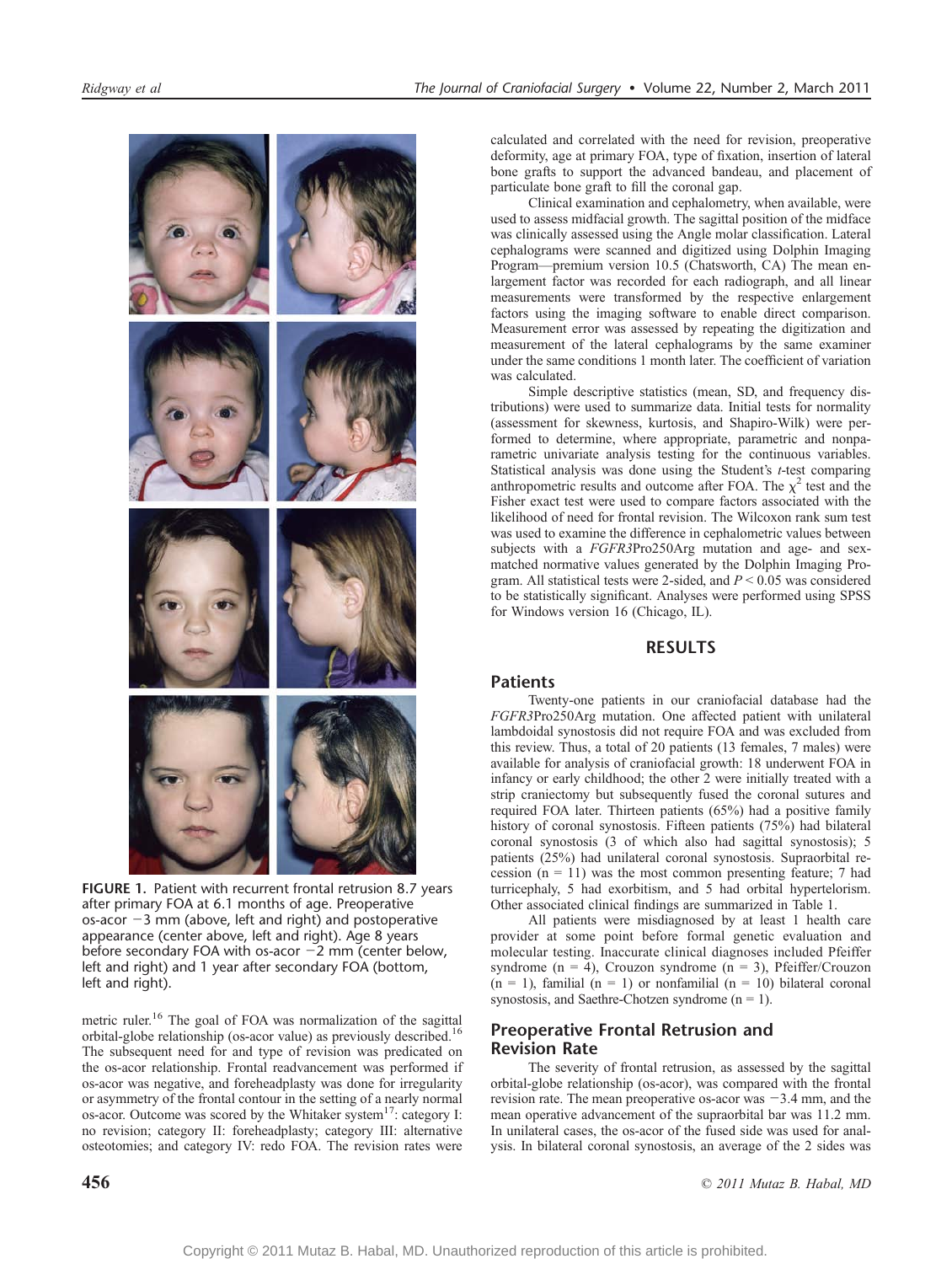|          | <b>TABLE 1.</b> Associated Findings in Patients With Muenke |  |  |
|----------|-------------------------------------------------------------|--|--|
| Syndrome |                                                             |  |  |

| Finding                    | No. Patients $(\% )$ |
|----------------------------|----------------------|
| Hand anomalies             | 11 (55)              |
| Macrocephaly               | 10(50)               |
| Sensorineural hearing loss | 10(50)               |
| Orbital hypertelorism      | 4(20)                |
| Chiari I malformation      | 3(15)                |
| <b>Seizures</b>            | 3(15)                |
| Hydrocephalus              | 2(10)                |
| Developmental delay        | 2(10)                |
| Astrocytoma                | 1(5)                 |

calculated. Whittaker classification at most recent follow-up was as follows: 7 patients (35%), category I; 5 (25%), category II (required foreheadplasty); 8 (40%), category IV (redo FOA). The overall revision rate was 65% (Table 2).

Patients requiring a second FOA had a mean preoperative os-acor of -4.3 mm and a mean os-acor at latest follow-up of 0.2 mm (Fig. 1) In contrast, patients needing only foreheadplasty had a mean preoperative os-acor of  $-4.0$  mm and a mean postoperative os-acor at latest follow-up of +6.3 mm (Fig. 2). Patients who did not require revision had a mean preoperative os-acor of  $-2.1$  mm and a mean postoperative os-acor of  $+5.0$  mm (Fig. 3). Thus, patients who required a revision had a trend toward more severe preoperative recession (mean os-acor,  $-4.1$  mm) as compared with patients not requiring revision (mean preoperative os-acor,  $-2.1$  mm).

#### Age at FOA and Follow-Up Assessment

Age at initial FOA and length of follow-up were also compared with the rate of frontal revision. For patients requiring another FOA, the mean age at first FOA was 5.9 months (range, 2.5-10 months), and the mean length of follow-up was 12.1 (SD, 3.2) years (range, 8.6–16.6 years). For the 1 patient who was treated with strip craniectomy, the age at first FOA was later in childhood, and he was not included in this analysis. Mean age at time of secondary FOA was 8.5 years (range,  $2.5-11.7$  years), and mean follow-up after the secondary procedure was 6.5 years. Mean age at final evaluation was  $12.6$  (SD,  $3.0$ ) years (range,  $9.1-16.8$  years); 3 patients are being evaluated for foreheadplasty.

For patients who required foreheadplasty, the mean age at time of the initial FOA was 5.8 months (range, 3–9.5 months), and the mean length of follow-up since the first FOA was 7.8 (SD, 4.8) years (range,  $2.0-15$  years). Only 1 patient has had her foreheadplasty to this date (and she required a second foreheadplasty); the remaining patients are awaiting foreheadplasty. Mean age at most recent evaluation was 8.3 (SD, 4.7) years (range, 2.3-15.3 years).

For patients who did not require revision, the mean age at FOA was 39.4 months (range, 5.9-112 months), and the mean length of follow-up was  $7.7$  (SD,  $3.7$ ) years (range,  $2-12.5$  years). For the 1 patient in this group treated with strip craniectomy, the age at first FOA was later in childhood and this patient was not included in this analysis. Mean age at final evaluation was 10.9 (SD, 3.2) years (range,  $7-15.5$  years) (Table 2). Overall, patients who had FOA earlier in infancy were more likely to require revisions than those having FOA in late infancy ( $P < 0.05$ ). Patients with a longer followup had a trend toward more frequent need for revision.

#### Unilateral Versus Bilateral Coronal Synostosis

Subset analysis by location of synostosis showed that of the patients with unilateral coronal synostosis  $(n = 5)$ , 1 patient required repeat FOA, 1 patient required foreheadplasty, and 3 patients did not need revision. Of the patients with bilateral coronal synostosis  $(n = 15)$ , recommendation was for repeat FOA  $(n = 7)$  and foreheadplasty  $(n = 4)$ , and 4 patients did not require revision. These differences were not statistically significant. All patients with bilateral coronal synostosis and sagittal synostosis required repeat FOA (Table 3).

#### Operative Technique

Analysis for a possible association between operative technique and need for revisions showed that 7 (77%) of 9 patients in whom the bandeau was secured with wires required revision: 5 had a second FOA, and 2 a foreheadplasty. In contrast, 4 of 7 patients whose fronto-orbital bandeau was secured with resorbable plates required revision (2 secondary FOA and 2 foreheadplasty). Nevertheless, the difference between these groups was not statistically significant ( $P > 0.05$ ). The 2 older patients whose bandeau was secured with titanium plates did not require further revision.

Of the 20 patients reviewed, 13 patients had a bone graft secured behind the orbital bandeau in an effort to minimize recurrence of frontal retrusion. Eight (62%) of 13 patients required revision (5 patients had repeat FOA, and 3 had foreheadplasty). Four (80%) of 5 patients treated without bone grafting required revision (3 had repeat FOA, and 1 had foreheadplasty). Nevertheless, the difference in revision rates between the groups with and without bone graft was not significant ( $P > 0.05$ ) (Table 3).

#### Midfacial Retrusion

The Angle classification was determined in 18 of 20 patients: 41% class I (n = 7), 35% class II (n = 6), and 24% class III (n = 5) (Table 3). Only 1 patient required a midfacial advancement (Fig. 4). A lateral cephalometric radiograph was available in 8 patients. Cephalometric data for patients and age- and sex-matched untreated normal subjects are presented in Table 4. The coefficient of variation

| <b>TABLE 2.</b> Revision Rate of Muenke Patients Treated With FOA Stratified by Age at FOA, os-acor Value, and Length of Follow-Up |                   |                                         |                                        |                                       |                                                       |
|------------------------------------------------------------------------------------------------------------------------------------|-------------------|-----------------------------------------|----------------------------------------|---------------------------------------|-------------------------------------------------------|
|                                                                                                                                    | Age at FOA.<br>mo | <b>Mean Preoperative</b><br>os-acor, mm | <b>Mean Frontal</b><br>Advancement, mm | <b>Mean Length</b><br>of Follow-Up, y | <b>Mean Age at Most</b><br><b>Recent Follow-Up, v</b> |
| Revision ( $n = 13$ )                                                                                                              | 5.9               | $-4.1$                                  | 11.9                                   | 10.3                                  | 10.8                                                  |
| Redo FOA $(n = 8)$                                                                                                                 | 5.9               | $-4.3$                                  | 11.6                                   | 12.1                                  | 16                                                    |
| Foreheadplasty $(n = 5)$                                                                                                           | 5.8               | $-4.0$                                  | 12.3                                   | 7.8                                   | 8.3                                                   |
| No revision $(n = 7)$                                                                                                              | 39.4              | $-2.1$                                  | 10.9                                   | 7.7                                   | 10.9                                                  |
| P                                                                                                                                  | 0.033             | 0.25                                    | 0.40                                   | 0.17                                  | 0.59                                                  |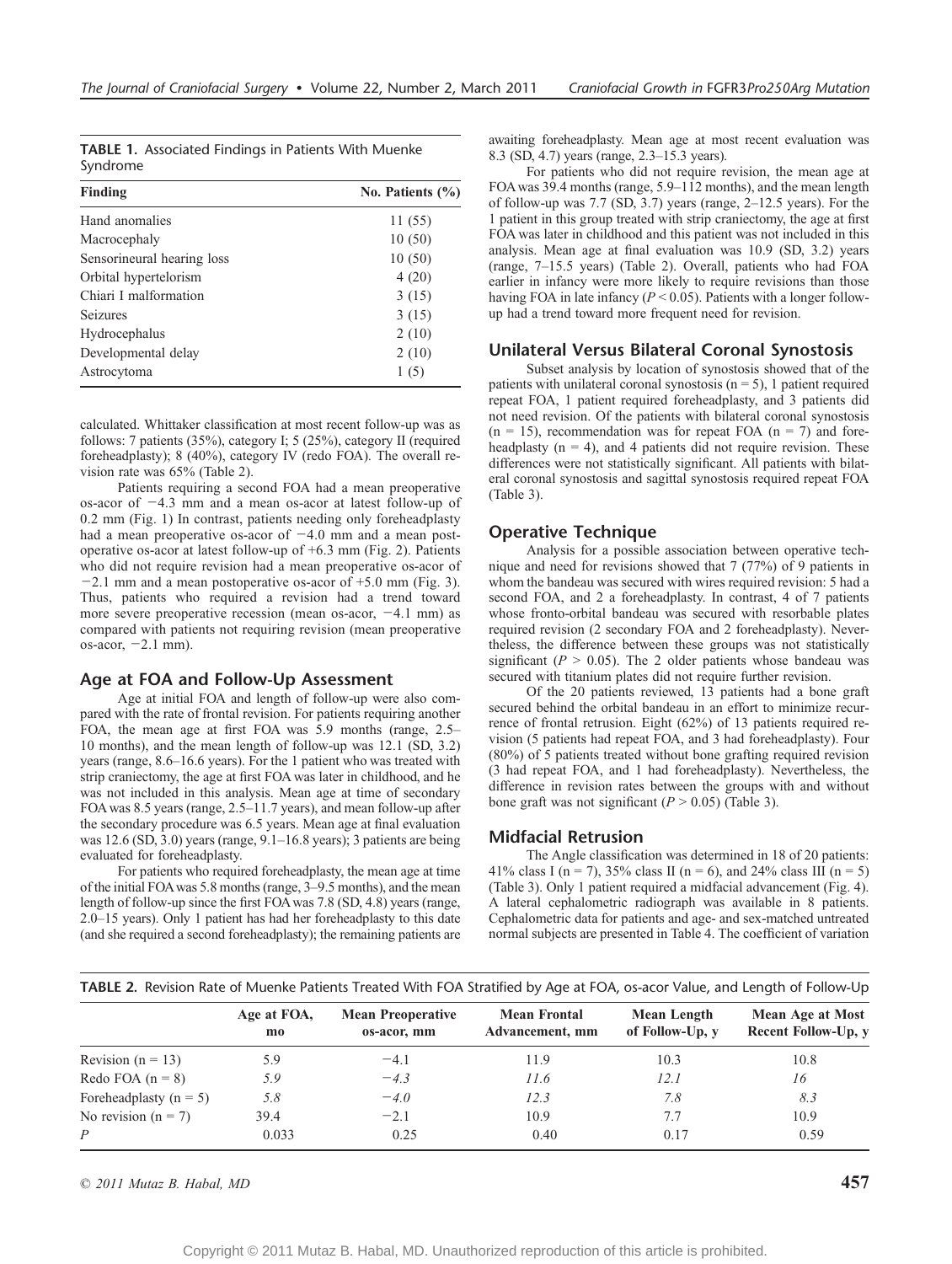

FIGURE 2. Patient with minor frontal retrusion after FOA at age 3.6 months. Preoperative (above, left and right) and postoperative views (center above, left and right). Age 5 years before revision foreheadplasty for irregular forehead contour (center below, left and right) Final appearance at 9 years of age (bottom, left and right).

was less than 5% for all the cephalometric variables on repeated measures (Table 5).

A number of statistically significant differences were observed. Patients with FGFR3Pro250Arg mutation were noted to have a reduced upper facial height, steeper palatal plane to mandibular plane angulation, increased gonial angulation, open-bite dental relationship, reduced cranial base dimension, increased angulation of the cranial base relative to the Frankfort-horizontal plane, short mandibular body (corpus) length, and reduced mid-

# **DISCUSSION**

FGFR3 is one of 4 structurally similar FGF-binding tyrosine kinase transmembrane receptors. It is known to be highly expressed in the nervous system and cartilage of developing bone and plays a major role in maturation and growth of skeletal and cranial bone. FGFR3 mutations are associated with achondroplasia, the most common form of dwarfism, thanatophoric dysplasia, crouzonodermatoskeletal syndrome (Crouzon syndrome with acanthosis nigricans), and Muenke syndrome. Clinical features of Muenke syndrome include craniosynostosis, sensoneurial hearing loss, midfacial hypoplasia, minor brachydactyly, broad but not deviated halluces, and variable cognitive delay.<sup>1-10</sup> The phenotype is variable and this disorder has been historically confused with other types of syndromic craniosynostosis.<sup>18,19</sup> In our series, nearly one half of our patients had been mischaracterized at one time as having another eponymous craniosynostotic syndrome. The FGFR3Pro250Arg substitution has been identified in up to 50% of patients having bilateral coronal synostosis and 7% to 10% of patients with unilateral coronal



FIGURE 3. Frontal and lateral views of a male patient with FGFR3Pro250Arg with a satisfactory frontal sagittal relationship after FOA at 5.9 months of age. Preoperative os-acor 0 mm (above, left and right) and postoperative views (center, left and right). At age 13 years with os-acor +7.5 mm (bottom, left and right). No revisions have been performed.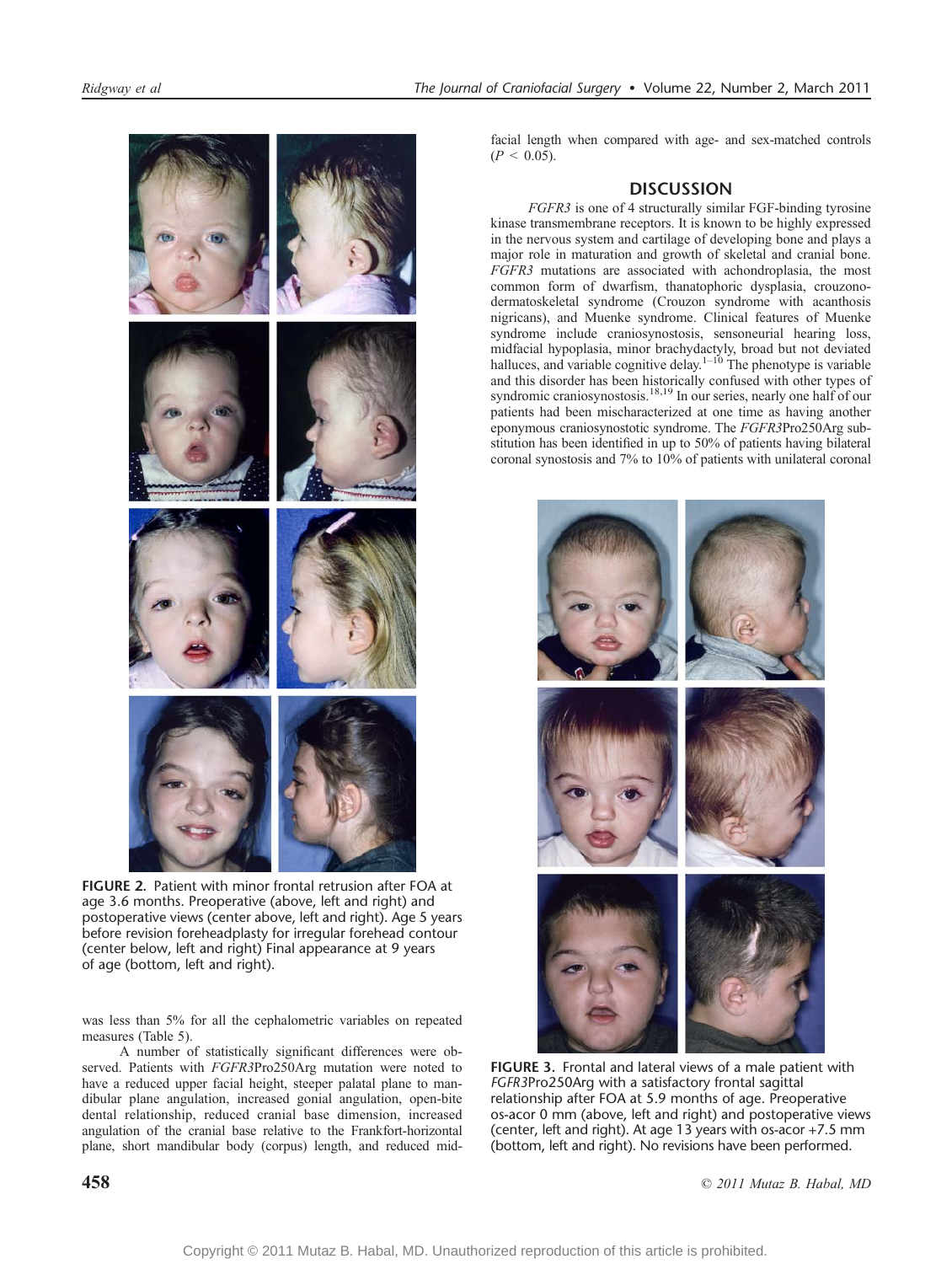TABLE 3. Revision Rate of Muenke Patients Treated With FOA Stratified by Operative Details Including Type of Fixation and

|                                                                 | $(n = 12)$     | $(n = 8)$      | Revision Redo FOA Foreheadplasty Revision<br>$(n = 4)$ | N <sub>0</sub><br>$(n = 6)$ | $\boldsymbol{P}$ |
|-----------------------------------------------------------------|----------------|----------------|--------------------------------------------------------|-----------------------------|------------------|
|                                                                 |                |                |                                                        |                             |                  |
| Type of synostosis<br><b>Bilateral</b><br>coronal<br>synostosis | 11             | 7              | 4                                                      | 4                           | 0.29             |
| $(n = 15)$<br>Unilateral<br>coronal<br>synostosis<br>$(n = 5)$  | 2              | $\mathbf{1}$   | $\mathbf{1}$                                           | 3                           |                  |
| Fixation                                                        |                |                |                                                        |                             |                  |
| No fixation<br>$(n = 1)$                                        | 1              | $\mathbf{1}$   | $\theta$                                               | $\theta$                    |                  |
| Wire only<br>$(n = 9)$                                          | 7              | 5              | $\mathfrak{2}$                                         | $\overline{2}$              | 0.60             |
| Resorbable<br>plating<br>$(n = 7)$                              | 4              | $\overline{2}$ | $\overline{2}$                                         | 3                           |                  |
| Titanium<br>plating<br>$(n = 2)$                                | $\mathbf{0}$   | $\theta$       | $\mathbf{0}$                                           | $\overline{2}$              |                  |
| Lateral coronal gap                                             |                |                |                                                        |                             |                  |
| Bone graft<br>$(n = 13)$                                        | 8              | 5              | 3                                                      | 5                           | 0.62             |
| No bone graft<br>$(n = 5)$                                      | $\overline{4}$ | 3              | 1                                                      | $\mathbf{1}$                |                  |
| Superomedial coronal gap                                        |                |                |                                                        |                             |                  |
| Particulate<br>bone graft<br>$(n = 6)$                          | 3              | $\mathbf{1}$   | $\mathfrak{2}$                                         | 3                           | 0.34             |
| No particulate<br>bone graft<br>$(n = 12)$                      | 9              | 7              | $\overline{2}$                                         | 3                           |                  |

synostosis.<sup>20,21</sup> Although most of the eponymous craniosynostoses are easily discerned by their clinical features, others share enough clinical similarities to warrant mutational analysis.<sup>18,21,22</sup> A genetic diagnosis helps the surgeon to more accurately counsel the family about the child's prognosis, including the likelihood of revisionary procedures.

Reported outcomes for patients undergoing FOA for "nonsyndromic" synostosis are in the range of 78% to 88% Whitaker category I or  $II^{17,23}$  Similar reports of patients with FGFR3, FGFR2, and TWIST mutations have shown that, despite FOA in infancy, sagittal growth of the forehead is abnormal, and revisions are frequently required.<sup>5,7,12,24,25</sup> Revision rates vary with diagnosis. Two comparison studies documented that all patients with Apert syndrome who have FOA in infancy will need a forehead reoperation (foreheadplasty or secondary FOA), whereas the frequencies were lower for other craniosynostotic disorders: 65%, Saethre-Chotzen syndrome; 38%, Pfeiffer syndrome; and 26%, for Crouzon syndrome.<sup>11,17</sup> The second review reported that following FOA in infancy, secondary FOA or intracranial procedure was necessary in 20% of Crouzon patients, 45% of Apert patients, and 42% of Pfeiffer patients.24 Only 2 Saethre-Chotzen patients were available in this study. A recent report confirmed that 65% of patients with Saethre-Chotzen had a Whitaker category III or IV outcome, of whom 59% needed a secondary intracranial procedure.<sup>2</sup>

In this study of Muenke syndrome, 65% of patients required either a second FOA or foreheadplasty in childhood or adolescence. Similarly, high rates of forehead revision in this disorder have been reported by other investigators.<sup>5,7,12,13</sup> Honnebier et al<sup>12</sup> noted that 44% of 16 Muenke patients required a secondary intercranial procedure for recurrent supraorbital retrusion. Thomas et al<sup>13</sup> reviewed their series of 29 patients with Muenke syndrome and found that 21% required a transcranial reoperation for elevated intracranial pressure. Their revision rate did not vary between patients with unilateral and bilateral coronal synostosis. Renier et al<sup>26</sup> designated either a Whittaker category III or IV score in 4 (16%) of 25 Muenke patients, in comparison to no category III or IV outcomes in patients treated with FOA for nonsyndromic brachycephaly. Cassileth et al<sup>5</sup> (2001) reported 3 of 4 patients with Muenke syndrome required revision compared with 12% of patients with nonsyndromic craniosynostosis.

Of the variables that might have predicted an increased need for frontal revision, only age at primary FOA significantly correlated. Patients who did not require frontal revision underwent FOA in later infancy, whereas those patients who needed revision (either FOA or foreheadplasty) were younger at the time of initial FOA.



FIGURE 4. Frontal and lateral views of a patient with Muenke syndrome with coronal synostosis and midfacial hypoplasia. Before FOA at age 7 years with os-acor  $-4$  mm (above, left and right) and postoperative appearance (center, left and right). Final appearance at age 16 years (os-acor +5 mm) after Le Fort III distraction advancement and rhinoplasty (bottom, left and right).

 $\odot$  2011 Mutaz B. Habal, MD 459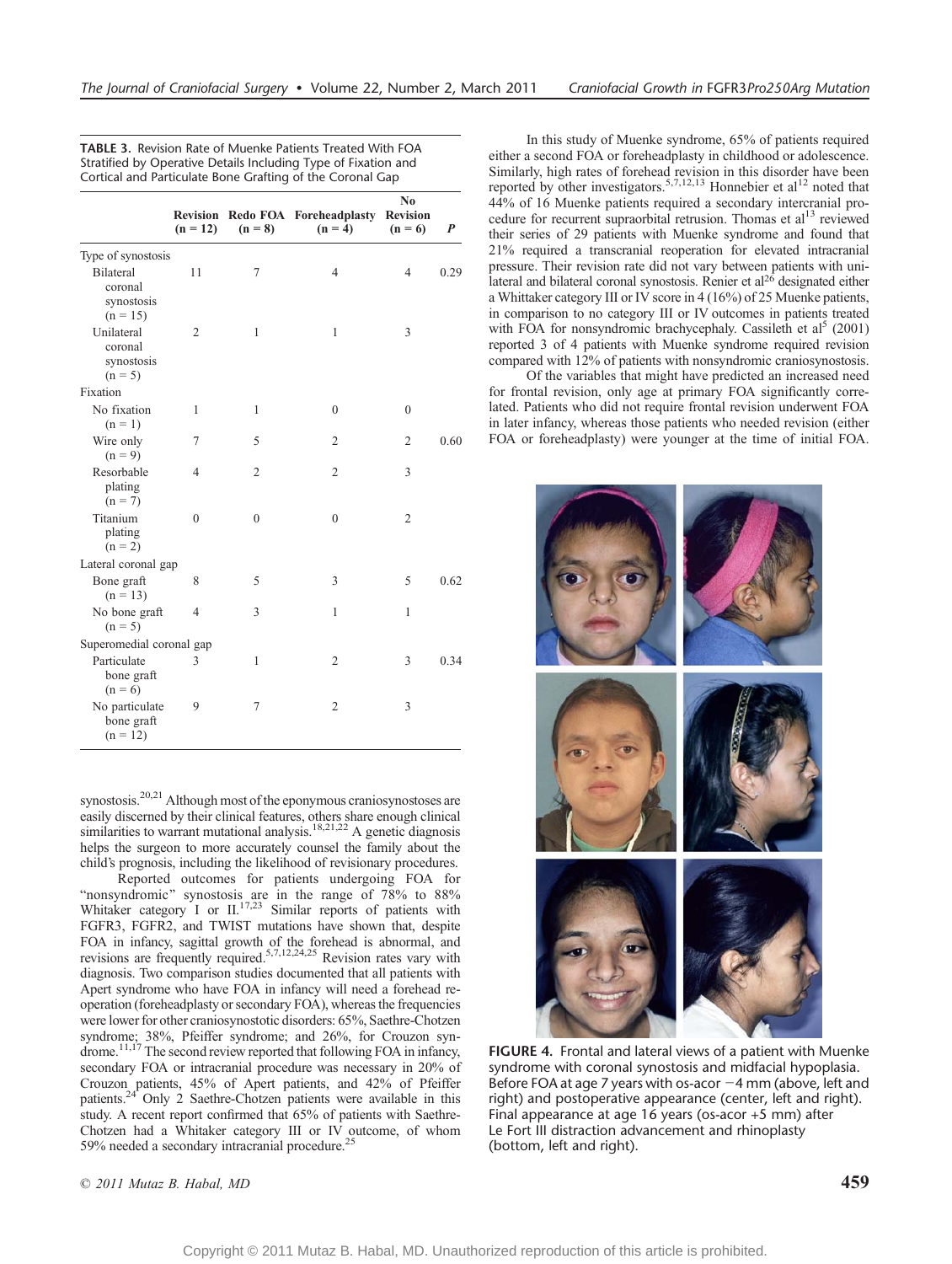| <b>TABLE 4.</b> Occlusion Data for Muenke Patients |                      |  |  |  |
|----------------------------------------------------|----------------------|--|--|--|
| 1st-Molar Relationship                             | No. Patients $(\% )$ |  |  |  |
| Class I                                            | 7(41)                |  |  |  |
| Class II                                           | 6(35)                |  |  |  |
| Class III                                          | 4(24)                |  |  |  |

This finding is interesting in the context of the debate regarding the best time for frontal advancement.<sup>11,21</sup> Some surgeons argue that early correction optimizes osseous healing of the bony gaps left by advancement and allows the rapidly growing brain to better maintain the advanced frontal bandeau.<sup>27</sup> Other surgeons prefer to wait until closer to a year of age because most of the abnormal cranial growth and deformity have occurred, bony fixation is more stable, risk of anesthesia is lower, and tendency for relapse may be less.<sup>11</sup> As

suggested previously, the frequency of revision is likely related to the type of genetic defect.<sup>11</sup>

Several other variables appeared to positively correlate with revision rates, but their effect did not reach statistical significance. Bilateral coronal synostosis was more common than unilateral fusion and was more likely require revision, but the difference was not significant. Preoperative severity of frontal recession, as quantified by the os-acor value, was associated with a higher frontal revision rate, but this was also not significant. There was a positive correlation between length of follow-up and revision rate. Nevertheless, this observation would be expected as FGFR mutation impairs forehead growth, which normally continues into early adolescence. Vertical forehead growth should be 85% to 90% complete and frontal bone thickness  $60\%$  complete by age 6 to 8 years of age.<sup>11,28</sup> Lastly, technical details also seemed to affect the revision rate. Revisions were less likely when the advanced orbital bandeau and frontal bones were stabilized with resorbable plates (versus wires) and buttressed with interposition bone grafts (versus none). Although the

TABLE 5. Cephalometric Data for Muenke Subjects (n = 8) Compared With Age- and Sex-Matched Untreated Normal Subjects ( $n = 8$ )

| <b>Variable</b>                          | <b>Muenke Subjects</b> | <b>Matched Controls</b> | <b>Mean Differences</b> | Significance ( $P < 0.05$ ) |
|------------------------------------------|------------------------|-------------------------|-------------------------|-----------------------------|
| SNA, degrees                             | $80.4 \pm 6.8$         | $82.0 \pm 0.0$          | $-1.6$                  | 1.000                       |
| SNB, degrees                             | $78.4 \pm 7.0$         | $80.9 \pm 0.0$          | $-2.5$                  | 0.442                       |
| ANB, degrees                             | $2.0 \pm 4.8$          | $1.6 \pm 0.0$           | 0.5                     | 0.442                       |
| P-A face height (S-Go/N-Me) (%)          | $64.6 \pm 4.6$         | $65.0\pm0.0$            | $-0.4$                  | 0.442                       |
| Upper face height (N-ANS), mm            | $45.3 \pm 3.3$         | $50.0 \pm 0.0$          | $-4.7$                  | 0.002                       |
| LAFH (ANS-Me), mm                        | $71.7 \pm 10.9$        | $57.4 \pm 23.4$         | 14.4                    | 0.195                       |
| UFH:LFH, upper (N-ANS/N-Gn) (%)          | $38.1 \pm 3.8$         | $45.0 \pm 0.0$          | $-6.9$                  | 0.000                       |
| LFH $(ANS-Me/(N-ANS+ANS-Me))$ $(\%)$     | $61.0 \pm 3.7$         | $57.0 \pm 0.0$          | 4.0                     | 0.000                       |
| Cranio-Mx base/SN-palatal plane, degrees | $3.1 \pm 6.1$          | $7.3 \pm 0.0$           | $-4.2$                  | 0.105                       |
| Palatal-mand angle (PP-MP), degrees      | $34.2 \pm 6.7$         | $25.0\pm0.0$            | 9.2                     | 0.000                       |
| MP-SN, degrees                           | $37.3 \pm 6.6$         | $33.0 \pm 0.0$          | 4.3                     | 0.442                       |
| SN-FOP, degrees                          | $17.8 \pm 6.2$         | $18.6 \pm 1.1$          | $-0.8$                  | 0.645                       |
| Gonial/jaw angle (Ar-Go-Me), degrees     | $131.7 \pm 4.3$        | $126.0 \pm 4.2$         | 5.8                     | 0.010                       |
| U1-SN, degrees                           | $105.5 \pm 8.1$        | $102.4 \pm 0.6$         | 3.1                     | 0.442                       |
| U1-palatal plane, degrees                | $108.6 \pm 7.0$        | $110.0 \pm 0.0$         | $-1.4$                  | 0.442                       |
| L1-MP, degrees                           | $89.5 \pm 5.6$         | $95.0\pm0.0$            | $-5.6$                  | 0.105                       |
| Interincisal angle (U1-L1), degrees      | $127.8 \pm 5.4$        | $129.3 \pm 2.1$         | $-1.4$                  | 0.721                       |
| U1-NPo, mm                               | $7.6 \pm 6.0$          | $5.3 \pm 0.7$           | 2.4                     | 0.105                       |
| U-incisor protrusion (U1-APo), mm        | $6.3 \pm 3.9$          | $6.0 \pm 0.0$           | 0.3                     | 0.721                       |
| L1 protrusion (L1-APo), mm               | $3.6 \pm 2.7$          | $2.7 \pm 0.0$           | 0.9                     | 1.000                       |
| Overjet, mm                              | $2.7 \pm 4.8$          | $2.6 \pm 0.3$           | 0.0                     | 1.000                       |
| Overbite, mm                             | $-2.5 \pm 5.4$         | $2.5 \pm 0.1$           | $-5.0$                  | 0.000                       |
| Y-axis (SGn-SN), degrees                 | $70.1 \pm 7.1$         | $67.0 \pm 0.0$          | 3.1                     | 0.105                       |
| Facial axis angle (Ba-Na^Pt-Gn), degrees | $-1.2 \pm 4.6$         | $-0.1\pm0.4$            | $-1.1$                  | 0.645                       |
| S-N, mm                                  | $66.6 \pm 3.7$         | $75.0 \pm 0.0$          | $-8.4$                  | 0.000                       |
| FH-SN, degrees                           | $13.1 \pm 3.9$         | $6.0 \pm 0.0$           | 7.1                     | 0.000                       |
| SN-basion, degrees                       | $137.6 \pm 8.9$        | $131.0 \pm 0.0$         | 6.6                     | 0.105                       |
| Wits appraisal, mm                       | $0.7 \pm 5.1$          | $-1.0 \pm 0.0$          | 1.7                     | 0.442                       |
| Mandibular body length (Go-Me), mm       | $62.4 \pm 7.1$         | $75.3 \pm 6.0$          | $-12.9$                 | 0.003                       |
| Mandibular length (Co-Gn), mm            | $111.2 \pm 12.2$       | $111.0 \pm 7.2$         | 0.2                     | 0.721                       |
| Midface length (Co-A), mm                | $81.5 \pm 7.1$         | $87.4 \pm 3.4$          | $-5.9$                  | 0.021                       |
| Mx/Md diff (Co-Gn-Co-A), mm              | $29.7 \pm 10.2$        | $19.5 \pm 3.8$          | 10.2                    | 0.028                       |
| Nasolabial angle (Col-Sn-UL), degrees    | $103.4 \pm 11.2$       | $102.0 \pm 0.0$         | 1.4                     | 1.000                       |